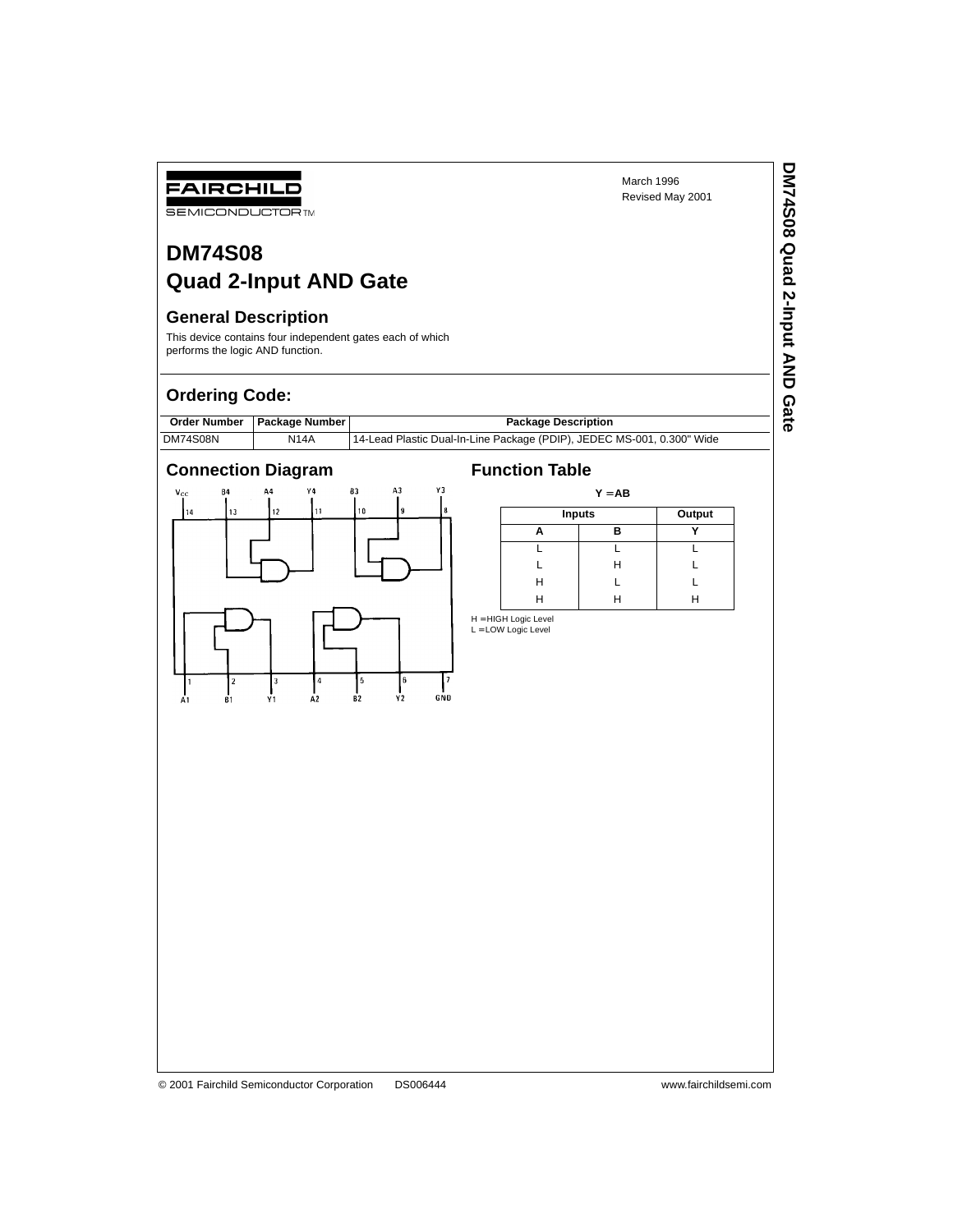#### **Absolute Maximum Ratings**(Note 1)

| Supply Voltage                       | 7V                                  |
|--------------------------------------|-------------------------------------|
| Input Voltage                        | 5.5V                                |
| Operating Free Air Temperature Range | $0^{\circ}$ C to +70 $^{\circ}$ C   |
| Storage Temperature Range            | $-65^{\circ}$ C to $+150^{\circ}$ C |

**Note 1:** The "Absolute Maximum Ratings" are those values beyond which the safety of the device cannot be guaranteed. The device should not be operated at these limits. The parametric values defined in the Electrical Characteristics tables are not guaranteed at the absolute maximum ratings. The "Recommended Operating Conditions" table will define the conditions for actual device operation.

# **Recommended Operating Conditions**

| Symbol          | <b>Parameter</b>                 | Min  | Nom | Max  | <b>Units</b> |
|-----------------|----------------------------------|------|-----|------|--------------|
| $V_{\rm CC}$    | Supply Voltage                   | 4.75 |     | 5.25 |              |
| V <sub>IH</sub> | <b>HIGH Level Input Voltage</b>  |      |     |      |              |
| $V_{\parallel}$ | <b>LOW Level Input Voltage</b>   |      |     | 0.8  |              |
| <b>I</b> OH     | <b>HIGH Level Output Current</b> |      |     | ÷    | mA           |
| <b>IOL</b>      | <b>LOW Level Output Current</b>  |      |     | 20   | mA           |
|                 | Free Air Operating Temperature   |      |     | 70   | °C           |

#### **Electrical Characteristics**

over recommended operating free air temperature (unless otherwise noted)

| Symbol           | Parameter                         | <b>Conditions</b>                            | Min   | Typ<br>(Note 2) | Max    | <b>Units</b> |
|------------------|-----------------------------------|----------------------------------------------|-------|-----------------|--------|--------------|
| $V_{I}$          | Input Clamp Voltage               | $V_{CC}$ = Min, $I_1$ = -18 mA               |       |                 | $-1.2$ | $\vee$       |
| V <sub>OH</sub>  | <b>HIGH Level</b>                 | $V_{CC}$ = Min, $I_{OH}$ = Max               | 2.7   | 3.4             |        | $\vee$       |
|                  | Output Voltage                    | $V_{IH} = Min$                               |       |                 |        |              |
| $V_{OL}$         | <b>LOW Level</b>                  | $V_{CC}$ = Min, $I_{CI}$ = Max               |       |                 | 0.5    | $\vee$       |
|                  | Output Voltage                    | $V_{II}$ = Max                               |       |                 |        |              |
| ł,               | Input Current @ Max Input Voltage | $V_{CC}$ = Max, $V_1$ = 5.5V                 |       |                 |        | mA           |
| ŀн               | <b>HIGH Level Input Current</b>   | $V_{CC}$ = Max, $V_1$ = 2.7V                 |       |                 | 50     | μA           |
| ŀμ               | <b>LOW Level Input Current</b>    | $V_{\text{CC}}$ = Max, $V_{\text{I}}$ = 0.5V |       |                 | $-2$   | mA           |
| $I_{OS}$         | Short Circuit Output Current      | $V_{CC}$ = Max (Note 3)                      | $-40$ |                 | $-100$ | mA           |
| $I_{\text{CCH}}$ | Supply Current with Outputs HIGH  | $V_{C}$ = Max                                |       | 18              | 32     | mA           |
| $I_{CCL}$        | Supply Current with Outputs LOW   | $V_{C} = Max$                                |       | 32              | 57     | mA           |
|                  |                                   |                                              |       |                 |        |              |

**Note 2:** All typicals are at  $V_{CC} = 5V$ ,  $T_A = 25^{\circ}C$ .

**Note 3:** Not more than one output should be shorted at a time, and the duration should not exceed one second.

### **Switching Characteristics**

at  $V_{CC} = 5V$  and  $T_A = 25°C$ 

|                  | Parameter                                          | $R_1 = 280\Omega$ |     |               |     |       |
|------------------|----------------------------------------------------|-------------------|-----|---------------|-----|-------|
| Symbol           |                                                    | $C_L = 15$ pF     |     | $C_1 = 50$ pF |     | Units |
|                  |                                                    | Min               | Max | Min           | Max |       |
| t <sub>PLH</sub> | Propagation Delay Time<br>LOW-to-HIGH Level Output | 2.5               |     | 3             | 9   | ns    |
| <sup>t</sup> PHL | Propagation Delay Time<br>HIGH-to-LOW Level Output | 2.5               | 7.5 | 3             | 11  | ns    |